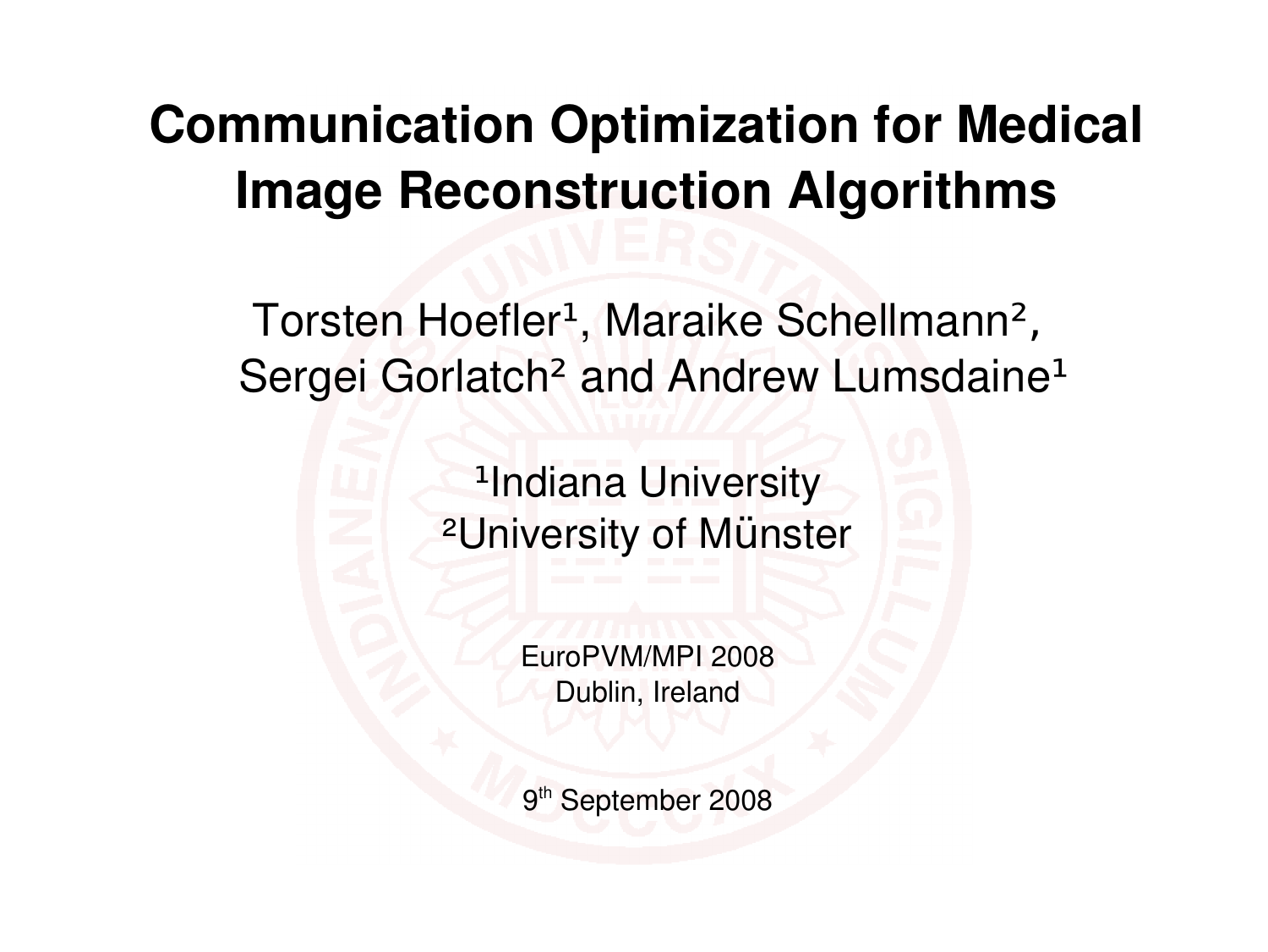# **Positron Emission Tomography**

- used to create high resolution images of the inside of a body
- computationally intensive post-processing
- most common is the list-mode OSEM algorithm
- needs many hours on a single CPU
- parallelization is an option to achieve higher performance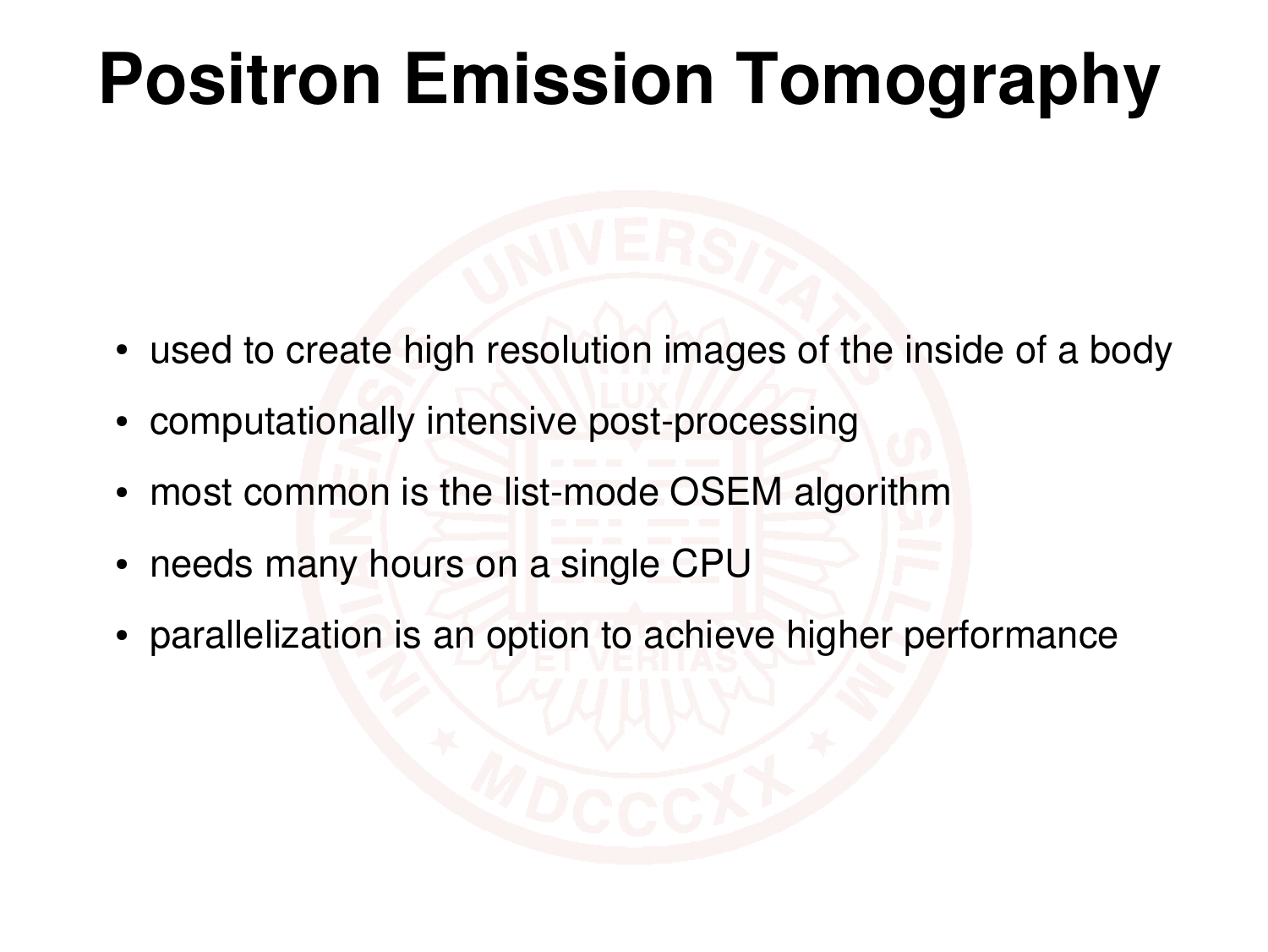#### **PET Details**

- radiocative substance is applied to the patient
- patient is placed inside a scanner
- detectors of the scanner count events
- radiocative material emits positrons
- positrons collide with an electron in the surrounding tissue
- collision emits gamma rays which are detected by scanner

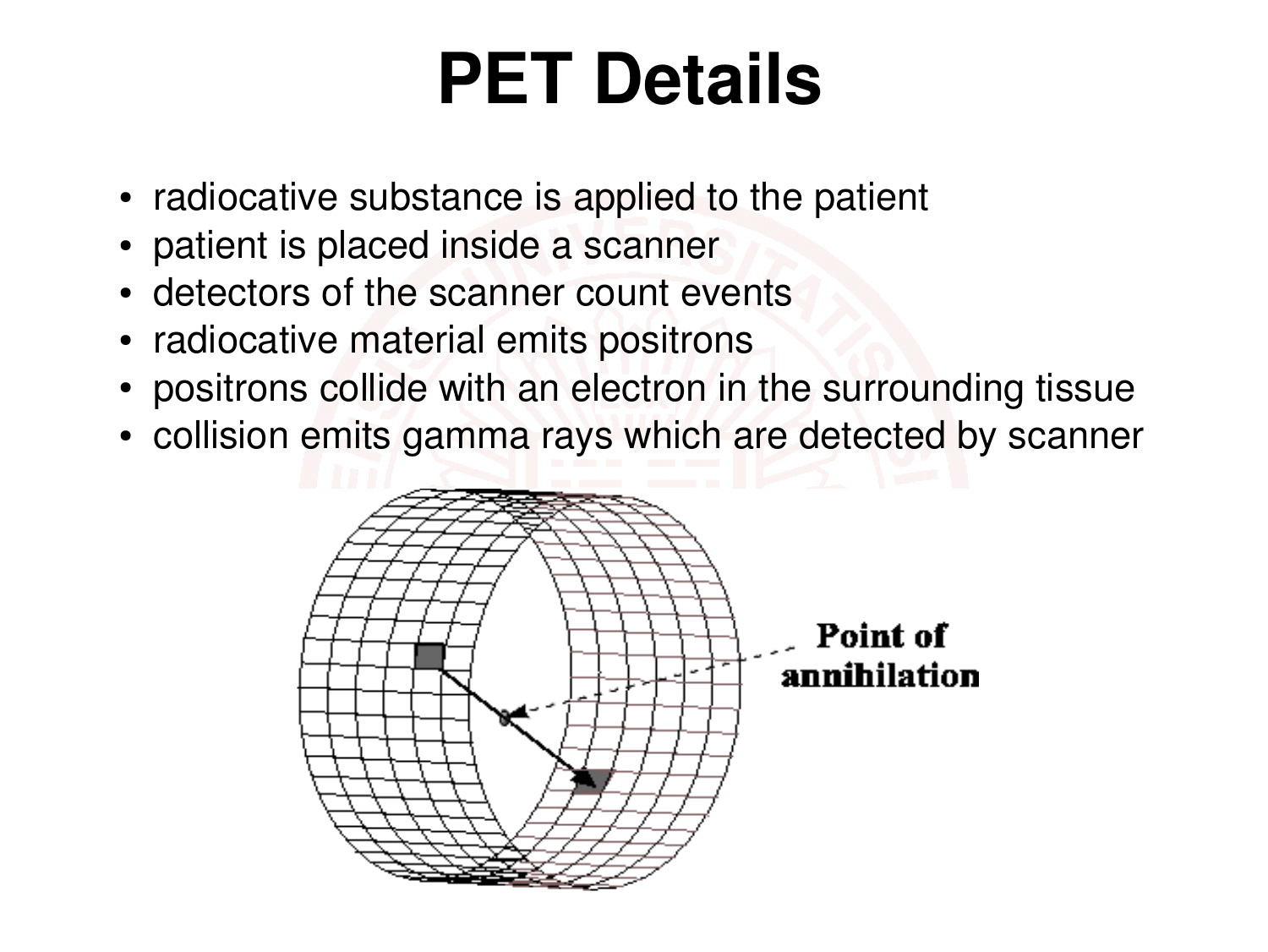#### **PET Parameters**

- a single measurement results in  $10^7$  to  $5\times10^8$  events
- the algorithm computes a 3d image of the substance distribution
- Ordered Subset Expectation Maximation algorithm is used
- image f is vector of N voxels
- block-iterative method (m blocks of events)
- i-th row of mxN matrix A represents interaction between event i and a voxel

for each (iteration k) {\n for each (subiteration 1) {\n for (event 
$$
i \in S_l
$$
) {\n compute  $A_i$ \n compute  $c_l += (A_i)^t \frac{1}{A_i f_l^k}$ \n\n  $f_{l+1}^k = f_l^k c_l$ \n  $f_0^{k+1} = f_{l+1}^k$ \n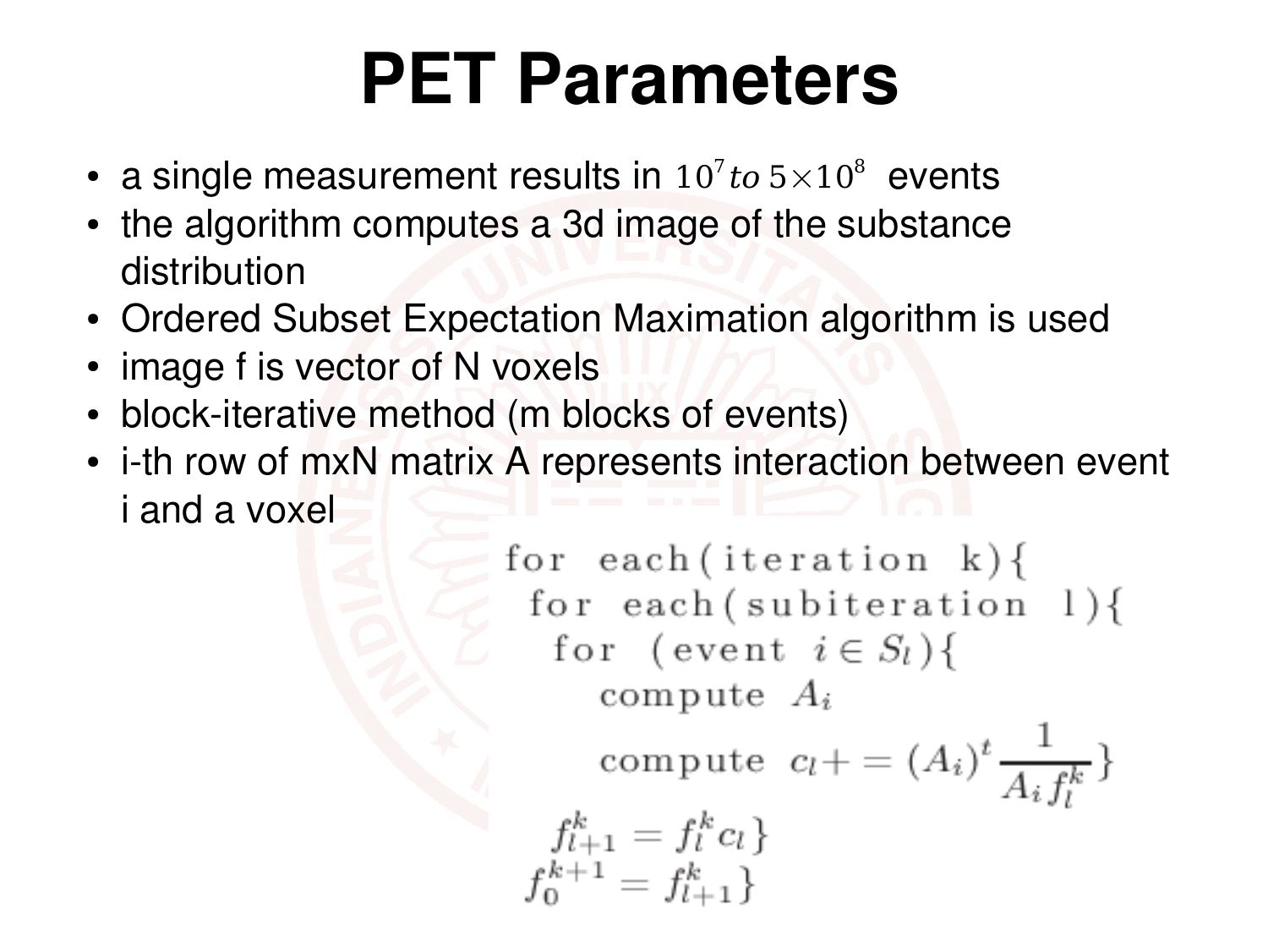## **Parallelization Options**

- two strategies:
	- Projection Space Decomposition (PSD)
	- Image Space Decomposition (ISD)
- PSD distributes events, was shown to be better
- 1. read  $m_s/P$  events
- 2. compute  $c_{l,j} = \sum_{i \in S_{l,j}} (A_i)^t \frac{1}{A_i f_l}$ . This includes the on-the-fly computation

of  $A_i$  for each event in  $S_{l,j}$ .

- 3. sum up  $c_{l,j} \in \mathbb{R}^N$   $(\sum_i c_{l,j} = c_l)$  with MPI Allreduce
- 4. compute  $f_{l+1} = f_l c_l$ 
	- use OpenMP to parallelize computation of steps 2 and 4
	- events are read with MPI/IO operations
	- exclusive use of collective operations!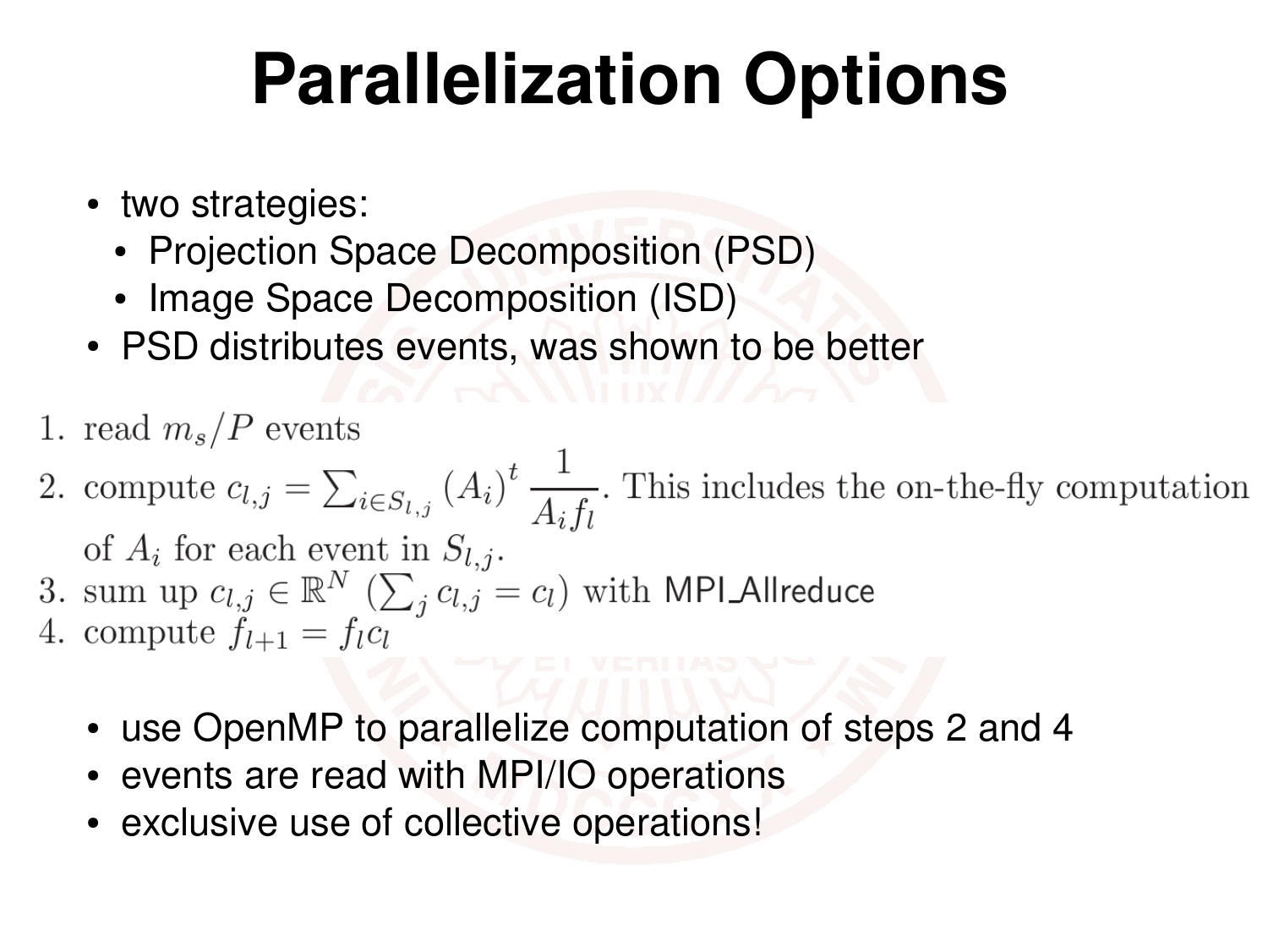# **The algorithm (schematically)**

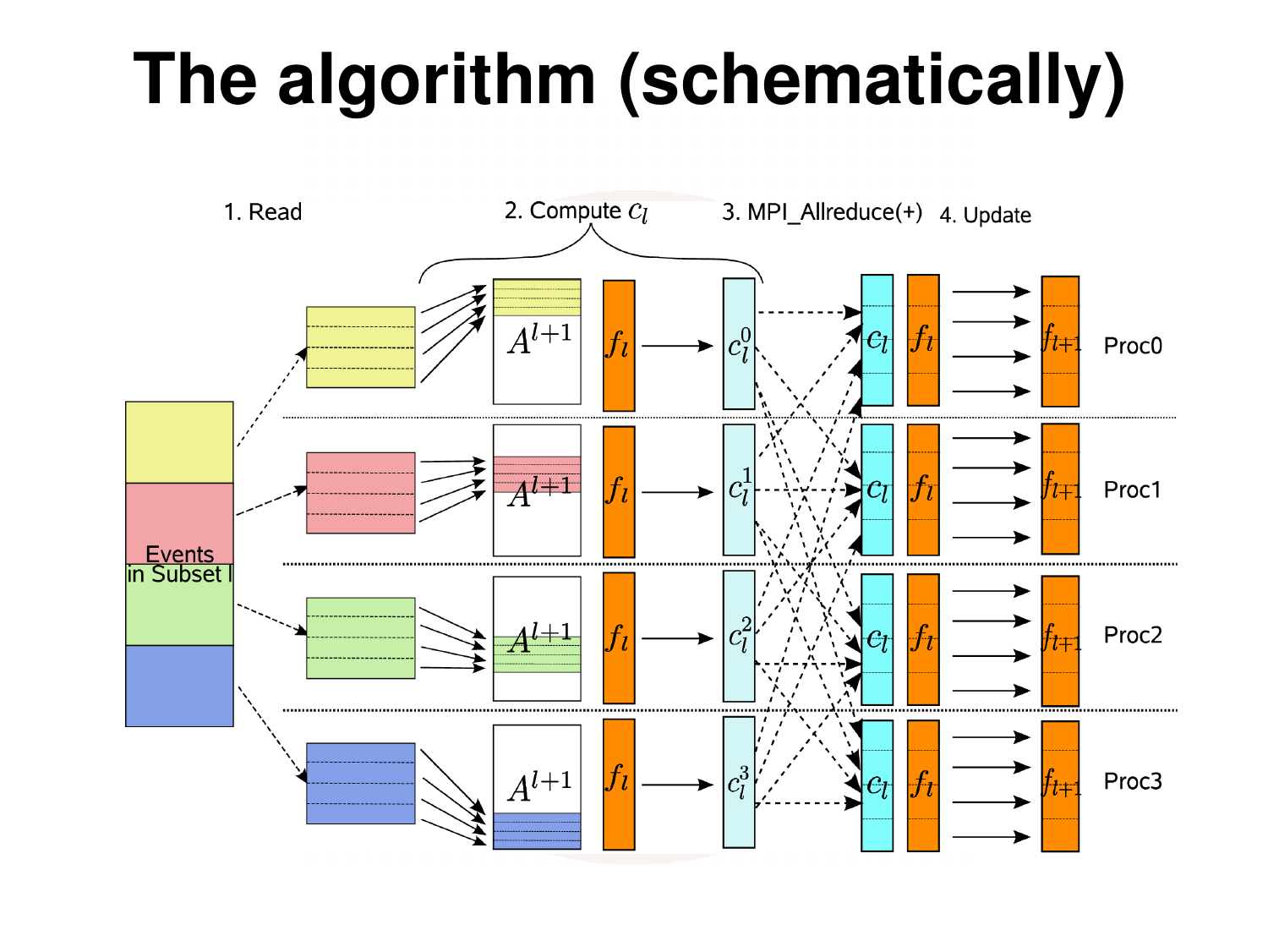# **Optimization Options**

- collective operations are already used
- hide overhead? ("overlap" computation and communication)
	- ➔ should be possible (at a small cost)!
- 1. read  $m_s/P$  events in the first subset
- 2. compute  $c_{l,j} = \sum_{i \in S_{l,j}} (A_i)^t \frac{1}{A_i f_l}$ . This includes the on-the-fly computation of  $A_i$  for each event in  $S_{l,j}$  in the first subset. Beginning from the second subset, rows  $A_i$  have already been computed in parallel with NBC lallreduce 3. start NBC\_lallreduce for  $c_{l,j}$  ( $\sum_i c_{l,j} = c_l$ )
- 4. in every but the last subset, each node reads the  $m_s/P$  events for subset  $l+1$  and computes  $A_i$  for subset  $l+1$
- 5. perform NBC\_Wait to finish NBC\_lallreduce
- 6. compute  $f_{l+1} = f_l c_l$

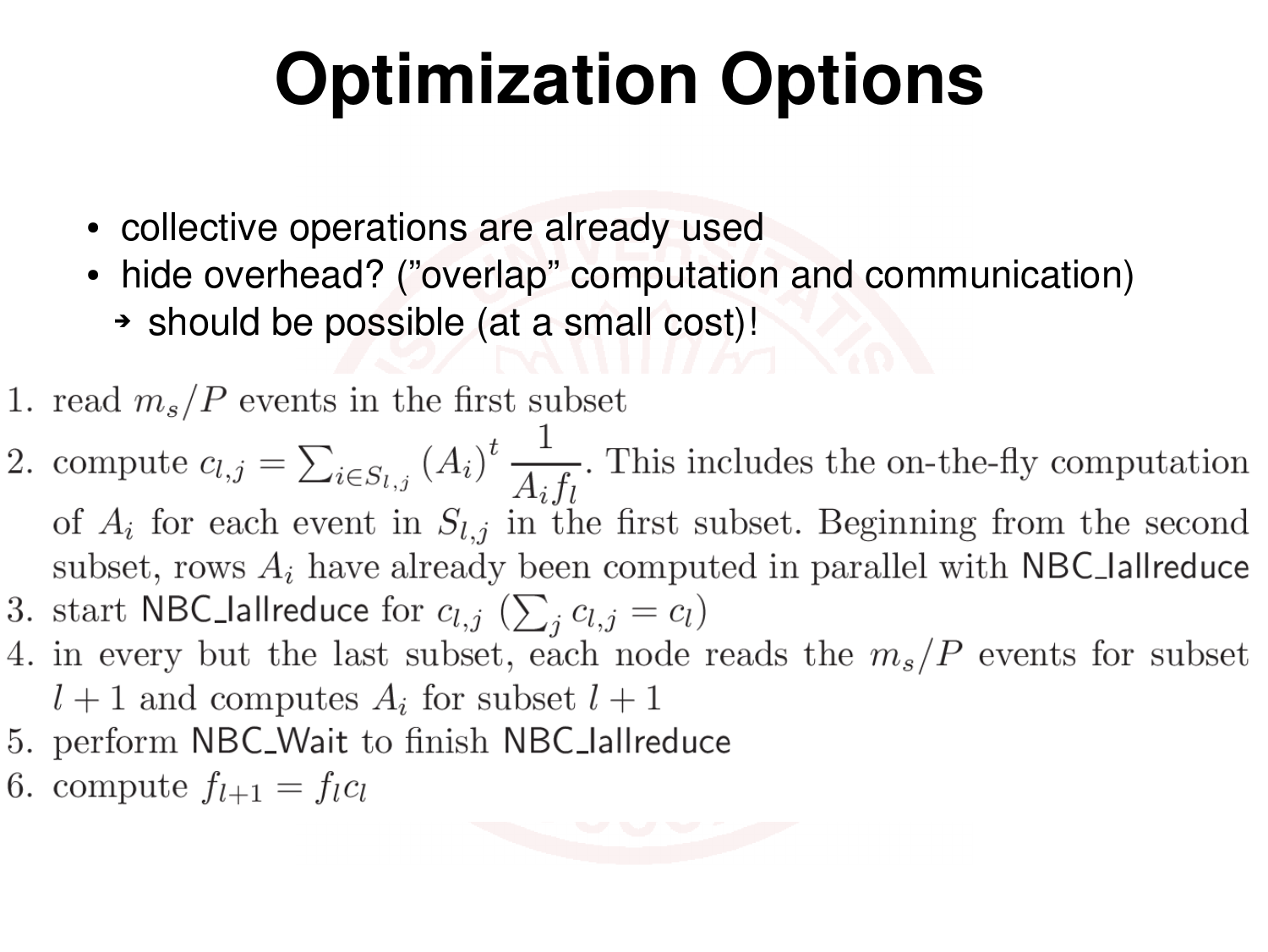# **The new algorithm (schematically)**

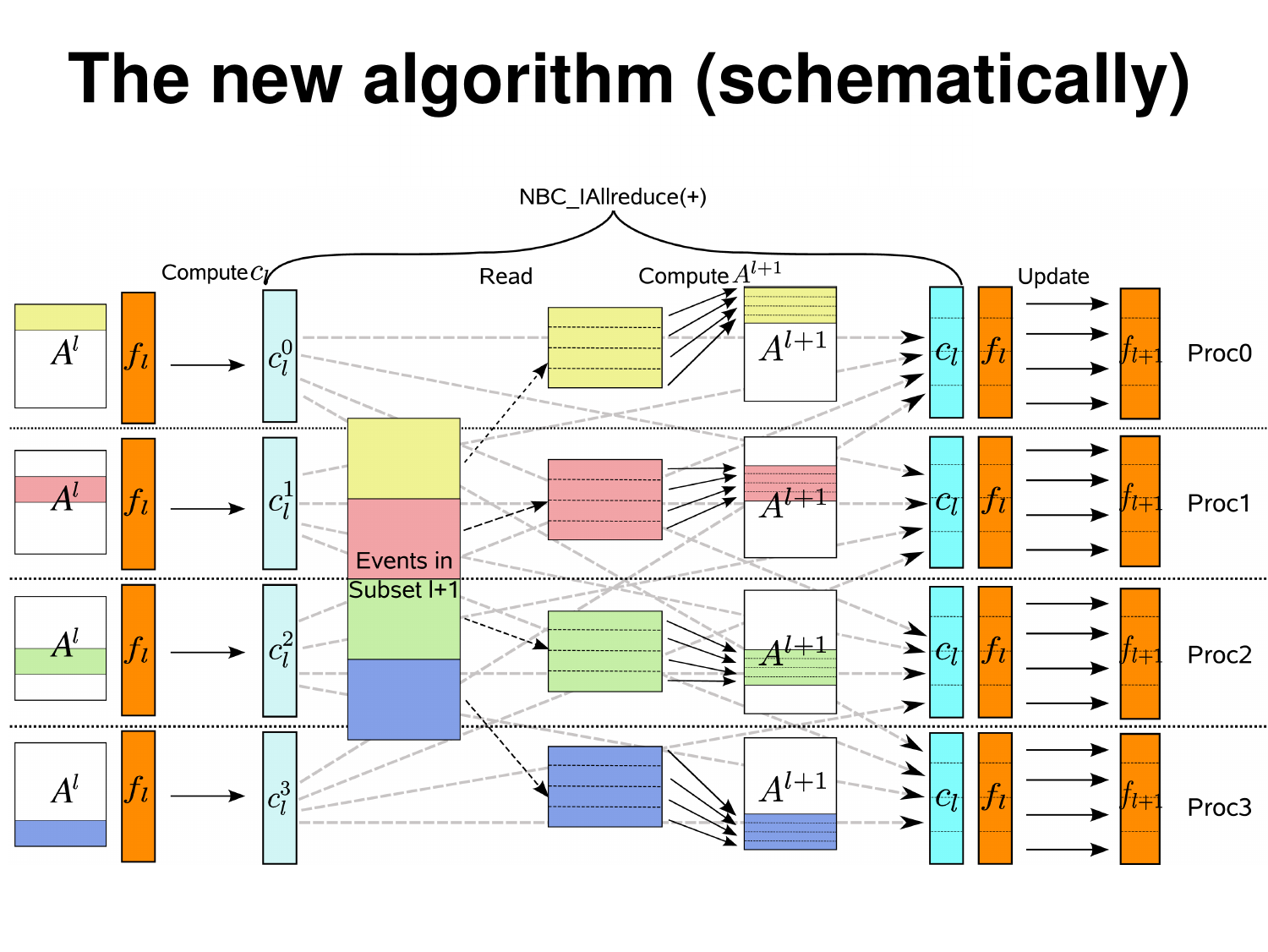# **Potential Overlap**

- need enough computation to overlap communication
- but: read-time and computation-time decrease linearly with P
- computation time decreases linearly with number of threads T
	- but: OpenMP doesn't scale that well (investigating)
	- delivers speedup of approx. 2 on 4 cores
- overlap potential:
	- parallelization works against us!
- how much do we need?
	- ➔ as much time as the reduction takes!
- reduction-size is scanner dependent (approx. 48 MiB)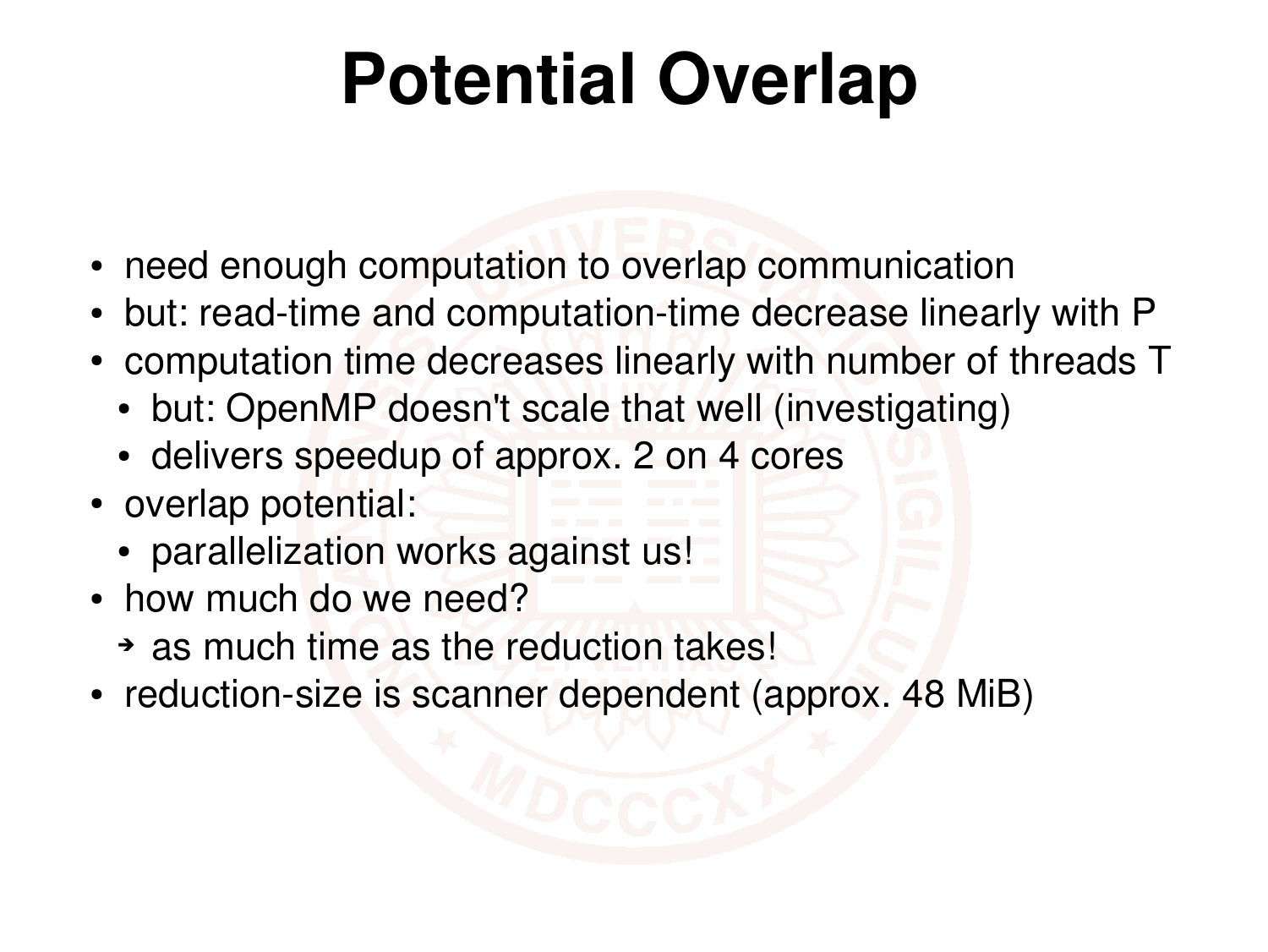#### **48 MiB Allreduce Options**

- expect small communicators
	- chunk data into P pieces
	- reduce in ring: 2P-2 comm/comp cycles

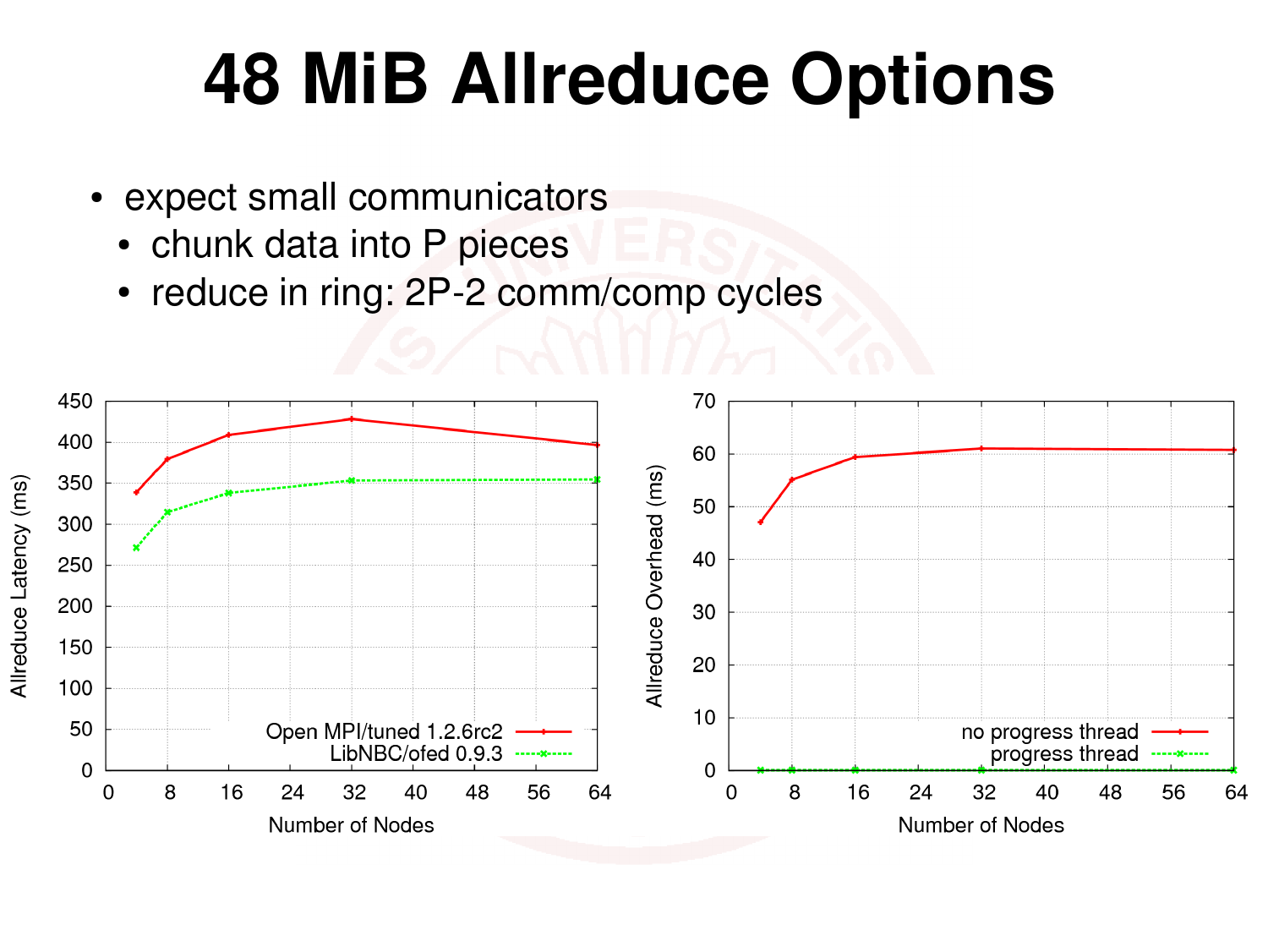# **What to expect?**

- overhead nearly an order of magnitude lower
- two orders of magnitude with thread and spare core
- we expect the overlap to decrease with increasing P and T
- threaded progression will have problems without spare core
- 32-node application runtime results:

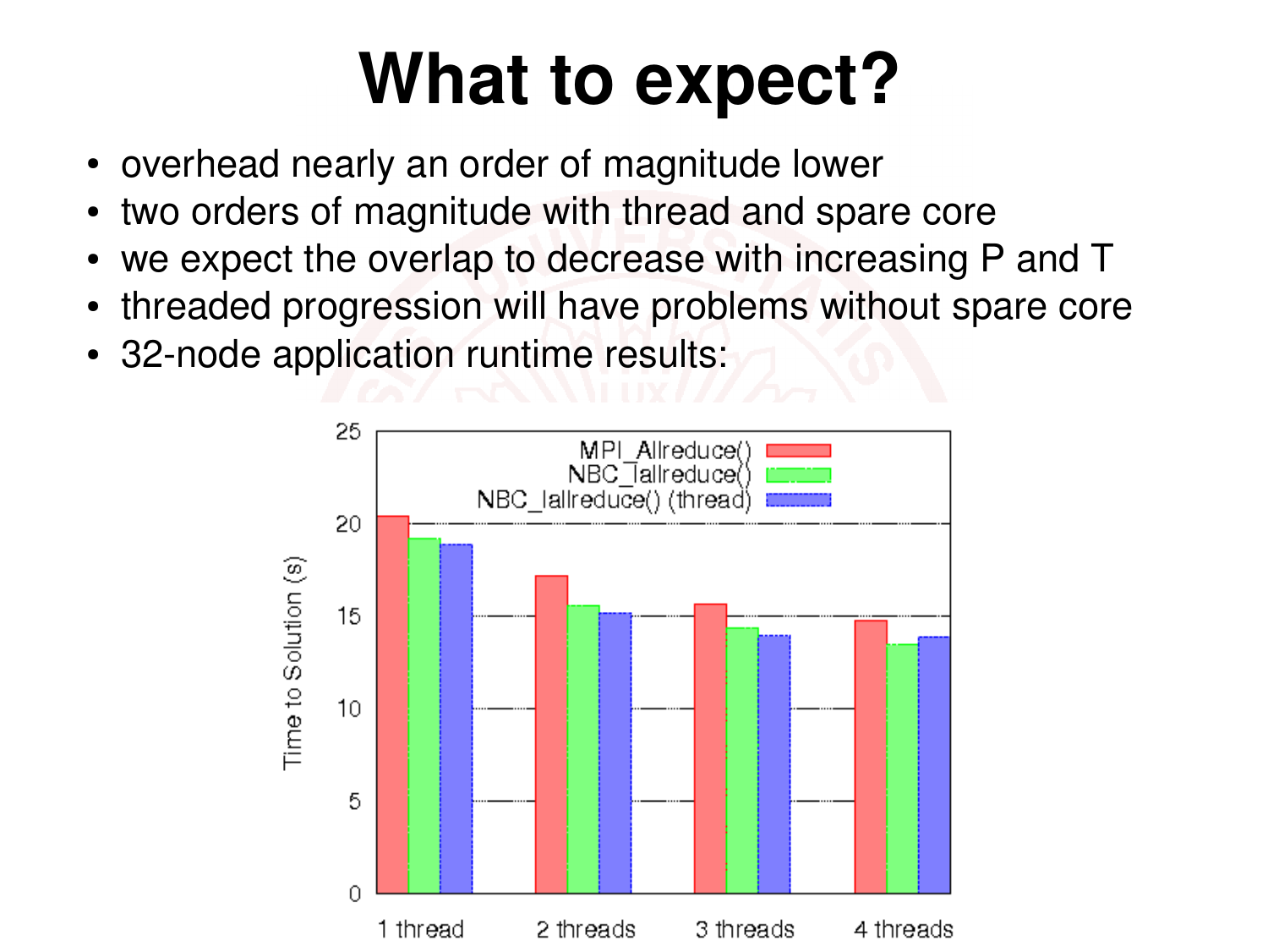# **What is the Overhead?**

- Allreduce overhead with a single thread per node
- communication overhead is decreased
- computation time slightly increased (cache misses)